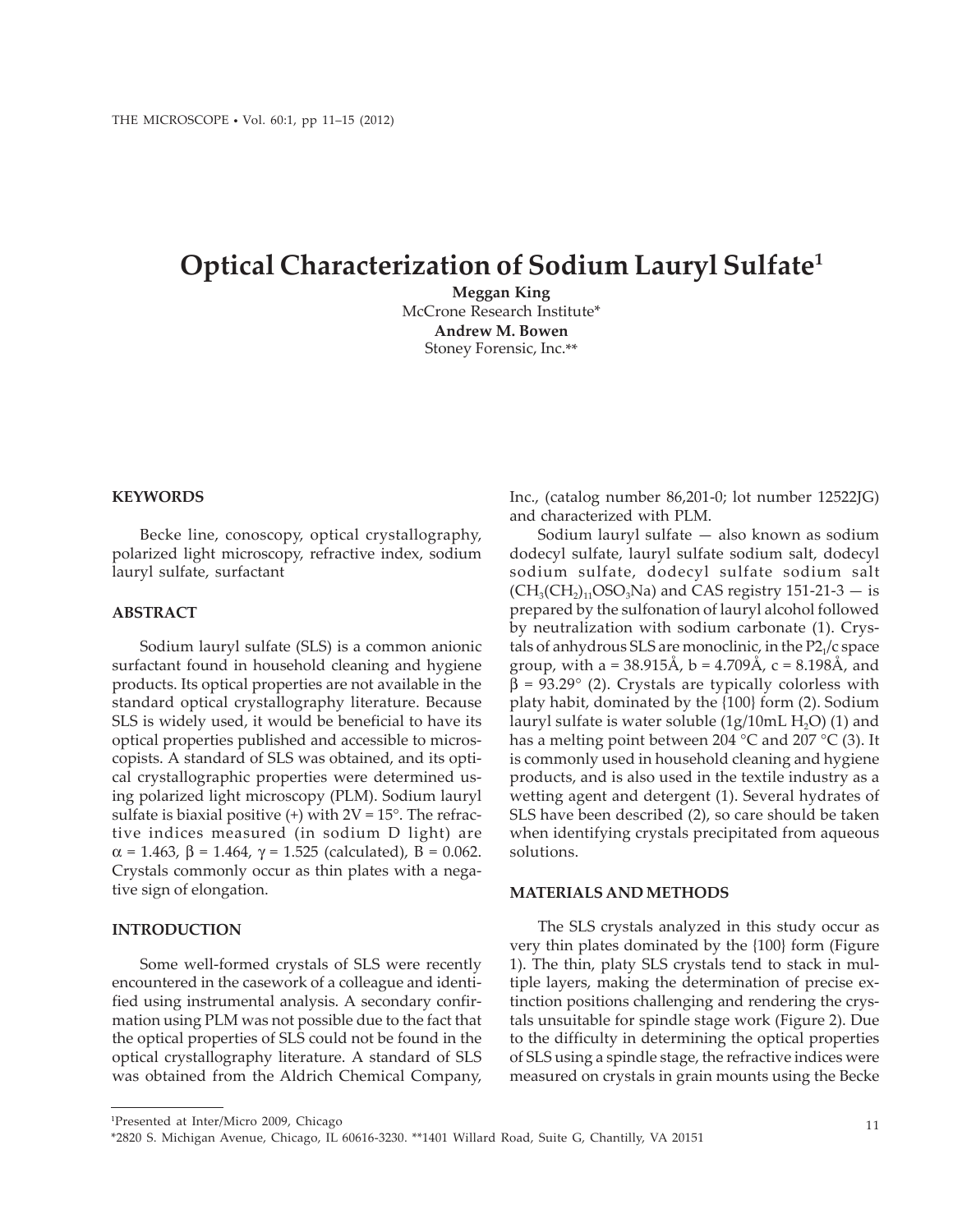

**Figure 1.** A typical thin, platy crystal of sodium lauryl sulfate is shown in plane polarized light (top), between crossed polars (middle) and in crossed polars with a 530 nm compensator (bottom). The mounting medium is 1.540 liquid.

**Figure 2.** Stacked layers of sodium lauryl sulfate crystals are shown in plane polarized light (top), between crossed polars (middle) and in crossed polars with a 530 nm compensator (bottom). The mounting medium is 1.540 liquid.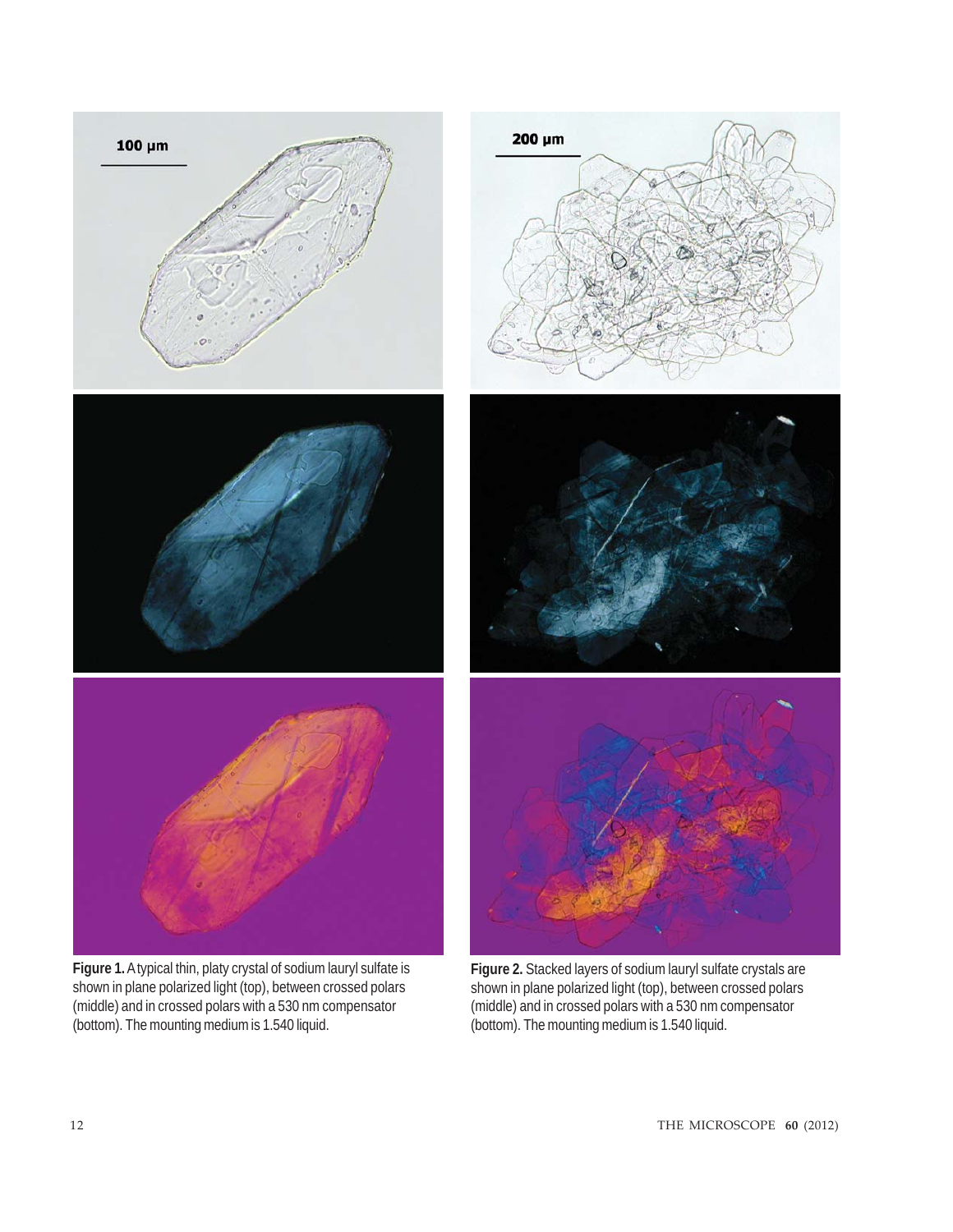

**Figure 3.** A centered Bxa interference figure obtained from a crystal of sodium lauryl sulfate in crossed polars (left) and again in crossed polars with a 530 nm compensator (right). The numerical aperture of the objective is 0.80.

line immersion method.

A grain mount of SLS crystals was prepared and surveyed in order to locate a crystal with well-defined edges that behaved optically as a single crystal should (complete extinction, uniform contrast along its edges). Only crystals meeting these criteria were used for the determination of optical crystallographic properties. Next, a single crystal, oriented to give a centered acute bisectrix (Bxa) interference figure, was located. The interference figure was oriented such that the two melatopes sat at a diagonal from southeast to northwest (Figure 3). The stage was then rotated 45° clockwise to align β parallel to the vibration direction of the polarizer so that its refractive index could be determined using the Becke line immersion method. The Becke line test was conducted on crystals mounted in standard Cargille refractive index liquids using sodium D light. The stage was then rotated  $90^\circ$  from β so that the  $α$  refractive index was parallel to the vibration direction of the polarizer.

The optic axial angle was determined using the method described by McCrone (4). The apparent optic axial angle (2E) was first determined and used to calculate the true optic axial angle (2V). To do this, a Bxa interference figure was oriented so that the two black isogyres were as far apart as possible. The distance between the center of the isogyres (d) and the diameter of the field of view (D) were measured in ocular scale divisions. The ratio of d/D together with the numerical aperture (NA) of the objective can be plotted on a table (4) to determine 2E. Alternatively, Equation 1 can be used to calculate 2E directly using d, D and NA. The 2E value, NA, and β refractive index are then used to determine 2V. Again, this can be done by means of a table (4) or by calculation using Equation 2. The 2V value together with the  $\alpha$  and  $\beta$  refractive indices were then used to calculate the γ refractive index by means of Equation 3.

**Equation 1:**

$$
\sin E = \frac{d \text{ (NA)}}{D}
$$
  
Equation 2:  

$$
\sin V = \frac{\sin E}{R}
$$

$$
\sin V = \frac{1}{\beta}
$$

**Equation 3:**

$$
\cos^2 V\gamma = \frac{\alpha^2(\gamma^2 - \beta^2)}{\beta^2(\gamma^2 - \alpha^2)}
$$

#### **RESULTS**

The optical properties determined for sodium lauryl sulfate using sodium D light are  $\alpha$  = 1.463, β = 1.464,  $\gamma$  = 1.525 (calculated), 2V = 15°, B = 0.062. The crystals are biaxial (+) with a negative sign of elongation. Orthographic projections with the optic orientation are illustrated in Figure 4.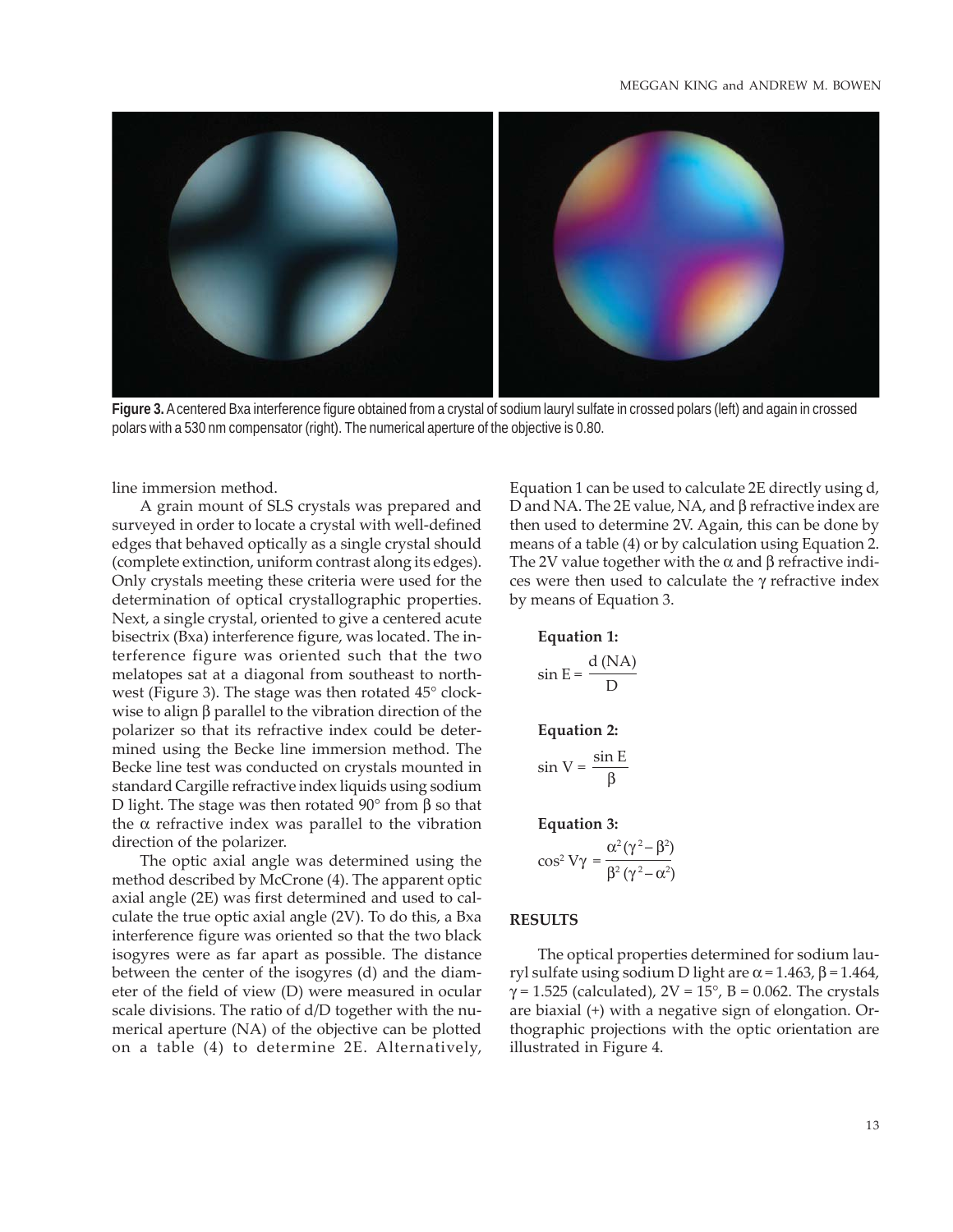

**Figure 4.** Orthographic projections of a typical SLS crystal with its optic orientation shown, based on measurements made with a polarized light microscope.

#### **DISCUSSION AND CONCLUSIONS**

The values of  $2E(21.75^{\circ})$  and  $2V(15^{\circ})$  were determined using Equations 1 and 2; 2V was rounded to the nearest whole degree. The d/D used to calculate 2E was 9/31, measured with an objective having a NA of 0.65. The γ refractive index was calculated using Equation 3. It was not possible to measure the γ refractive index directly due to the preferred orientation of the crystals in grain mount; the crystals are very thin and  $\gamma$  is roughly parallel to the optical axis of the microscope. Although this limited the accuracy with which the γ refractive index could be determined, it is not expected to be a limiting factor in the microscopical identification of unknown crystals, because SLS is likely to exhibit the same preferred orientation. As a result, only the  $\alpha$  and  $\beta$  refractive indices, the optic axial angle and the optic sign could be determined for an unknown sample of SLS, and these properties should suffice for its identification.

It should be noted that because the 2V value is very

small, a minor error in the measured value for  $\alpha$  would result in a minor error for the calculated value of γ. The typical SLS crystal habit consists of very thin plates dominated by the {100} form that tend to stack in multiple layers with edges that often bend or curl over, similar to muscovite, talc and other phyllosilicates. This made the determination of precise extinction positions nearly impossible and rendered the crystals unsuitable for spindle stage work. The optical properties determined in grain mounts likely have greater error than those determined on suitable crystals using a spindle stage. However, grain mounts are the likely method used by analysts attempting to identify unknowns and, therefore, the data reported here should be a useful resource for microscopists hoping to identify this substance in unknown samples.

## **ACKNOWLEDGMENTS**

Special thanks to the staff of McCrone Research Institute in Chicago.